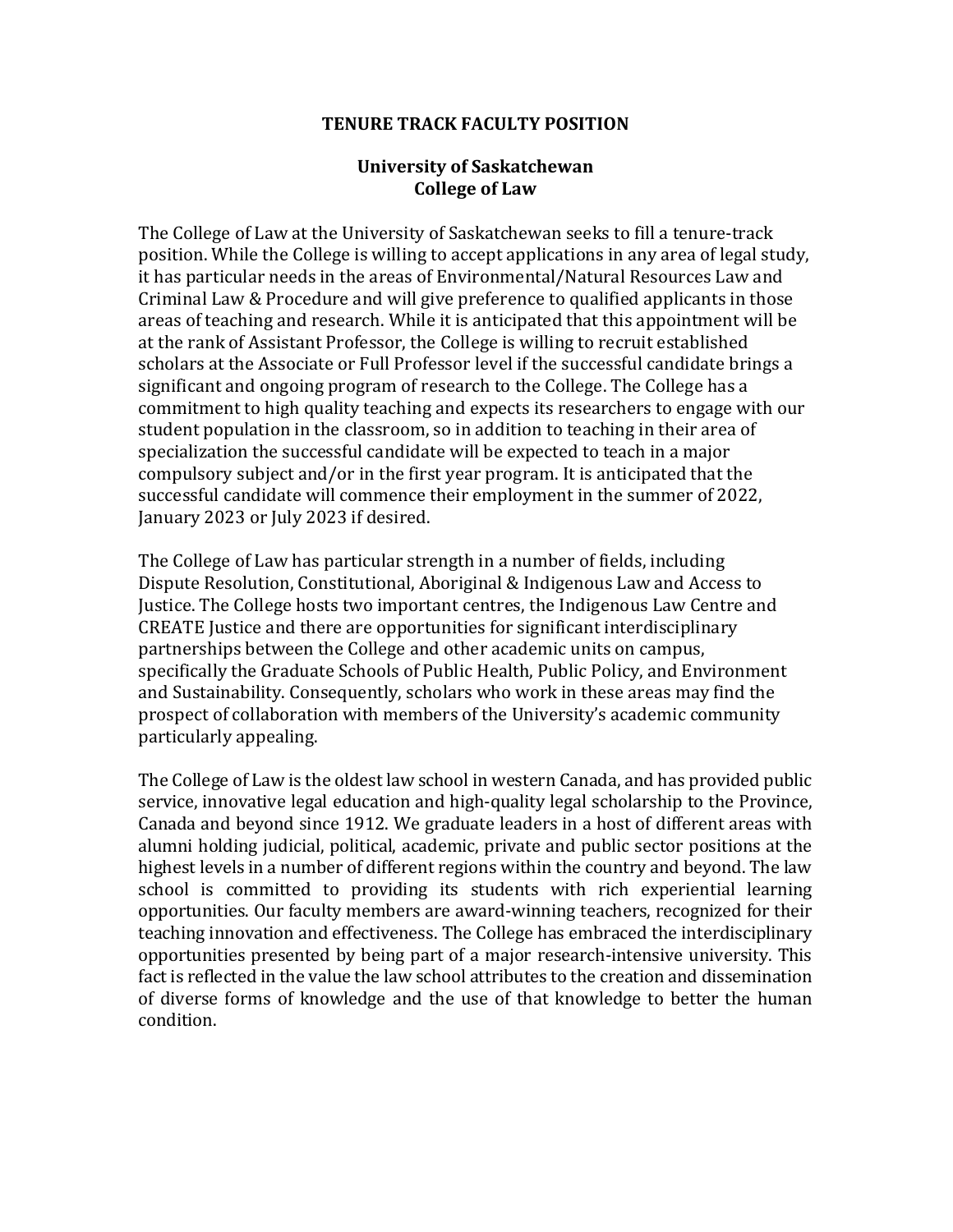The College boasts three major endowed chairs, including the most recently endowed Estey Chair in Business Law. These chairs allow the College to bring distinguished scholars from around the world to the University. The College offers an LL.M. degree that attracts promising new researchers thus providing faculty with the opportunity to engage in graduate supervision. Each year, the College actively pursues world-renowned academics to present seminars on a wide array of issues and plays host to at least one major international conference.

This position includes a comprehensive benefits package which includes a dental, health and extended vision care plan; pension plan, life insurance (compulsory and voluntary), academic long term disability, sick leave, travel insurance, death benefits, an employee assistance program, a professional expense allowance, and a flexible health and wellness spending program.

The salary ranges are as follows:

Assistant Professor: \$99,945 to \$120,099 Associate Professor: \$120,099 to \$140,253 Full Professor: \$140,253 to \$163,766

If you wish to become part of a highly collegial, dynamic and intellectually stimulating environment, or simply know more about the opportunities this position provides, please contact or apply to:

**Professor Martin Phillipson Dean, College of Law University of Saskatchewan 15 Campus Drive Saskatoon, Saskatchewan S7N 5A6 Telephone: (306) 966-5910 Fax: (306) 966-5900 jean.der@usask.ca** 

If you wish to apply, you must hold an LL.M or doctoral qualification in law and should also provide a current C.V, three academic letters of reference, samples of your peer-reviewed publications and copies of both peer and student teaching evaluations if available. The College will begin considering applications in June 2022. Shortlisted candidates will be invited for interview.

The University of Saskatchewan is strongly committed to a diverse and inclusive workplace that empowers all employees to reach their full potential. All members of the university community share a responsibility for developing and maintaining an